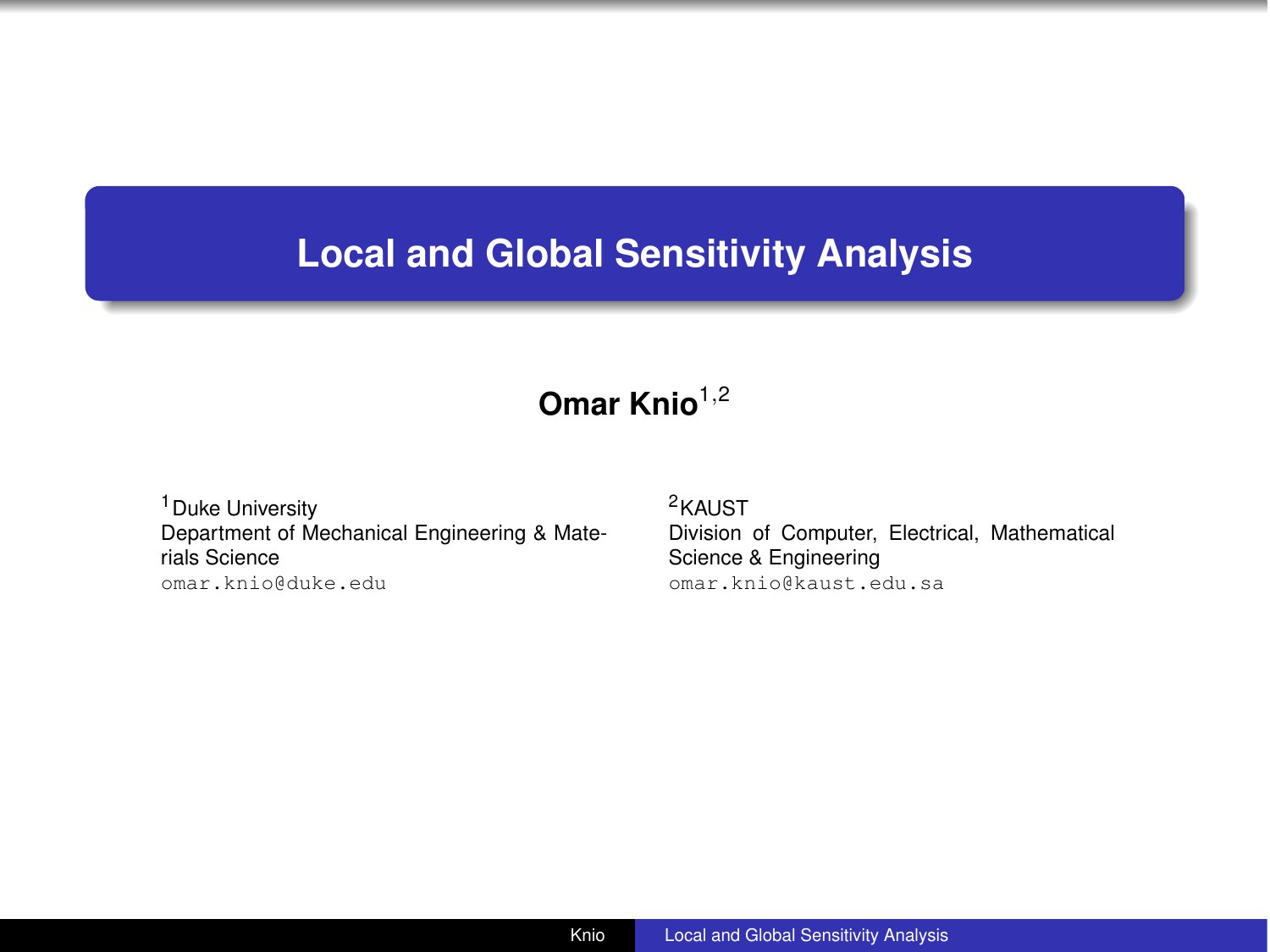In this section, we will be mainly interested with the following, fairly straightforward but as it turns out delicate and important, question : Given  $f(x, y)$  does *f* vary more with *x* or with  $y$ ?

Why is this important ?

- **•** Planning
- Decision analysis and support
- **•** Designing experiments or field campaigns, etc...

For the discussion that follows, assume we have a minimum of information, specifying :

- shape of *f* (equation, table, spreadsheet, simulation code, etc...)
- range of *x* and *y*
- o optionally a design point, say  $x_0$ ,  $y_0$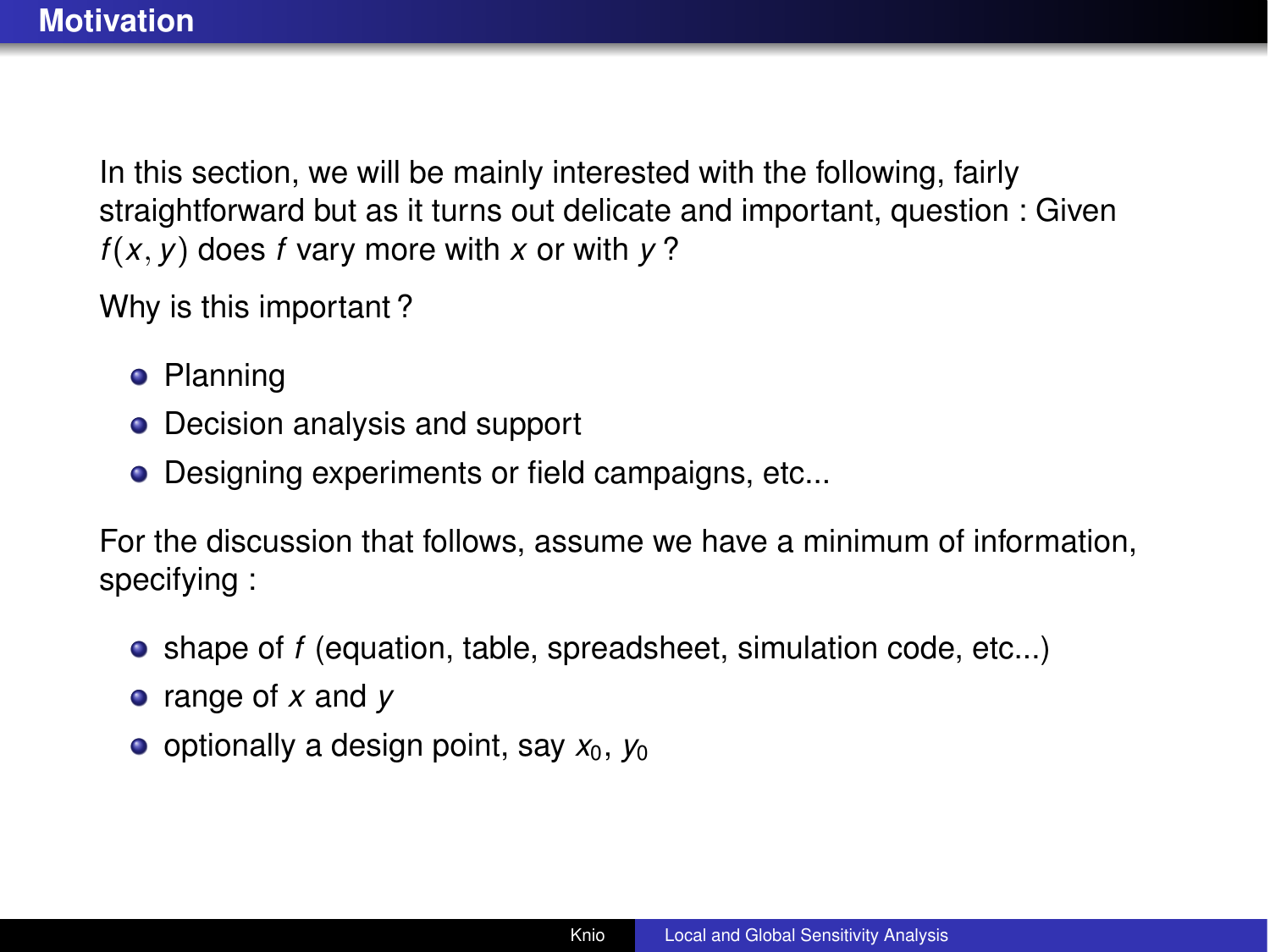## *L*<sup>2</sup> functions over unit-hypercubes

Let  $L_2(\mathcal{U}^d)$  be the space of real-valued squared-integrable functions over the *d*-dimensional hypercube *U* :

$$
f: \mathbf{x} \in \mathcal{U}^d \mapsto f(\mathbf{x}) \in \mathbb{R}, \quad f \in L_2(\mathcal{U}^d) \Leftrightarrow \int_{\mathcal{U}^d} f(\mathbf{x})^2 d\mathbf{x} < \infty.
$$

 $L_2(\mathcal{U}^d)$  is equipped with the inner product  $\langle \cdot, \cdot \rangle$ ,

$$
\forall f, g \in L_2(\mathcal{U}^d), \quad \langle u, v \rangle := \int_{\mathcal{U}^d} f(\mathbf{x}) g(\mathbf{x}) d\mathbf{x},
$$

and norm  $\|\cdot\|_2$ ,

$$
\forall f \in L_2(\mathcal{U}^d), \quad ||f||_2 := \langle f, f \rangle^{1/2}.
$$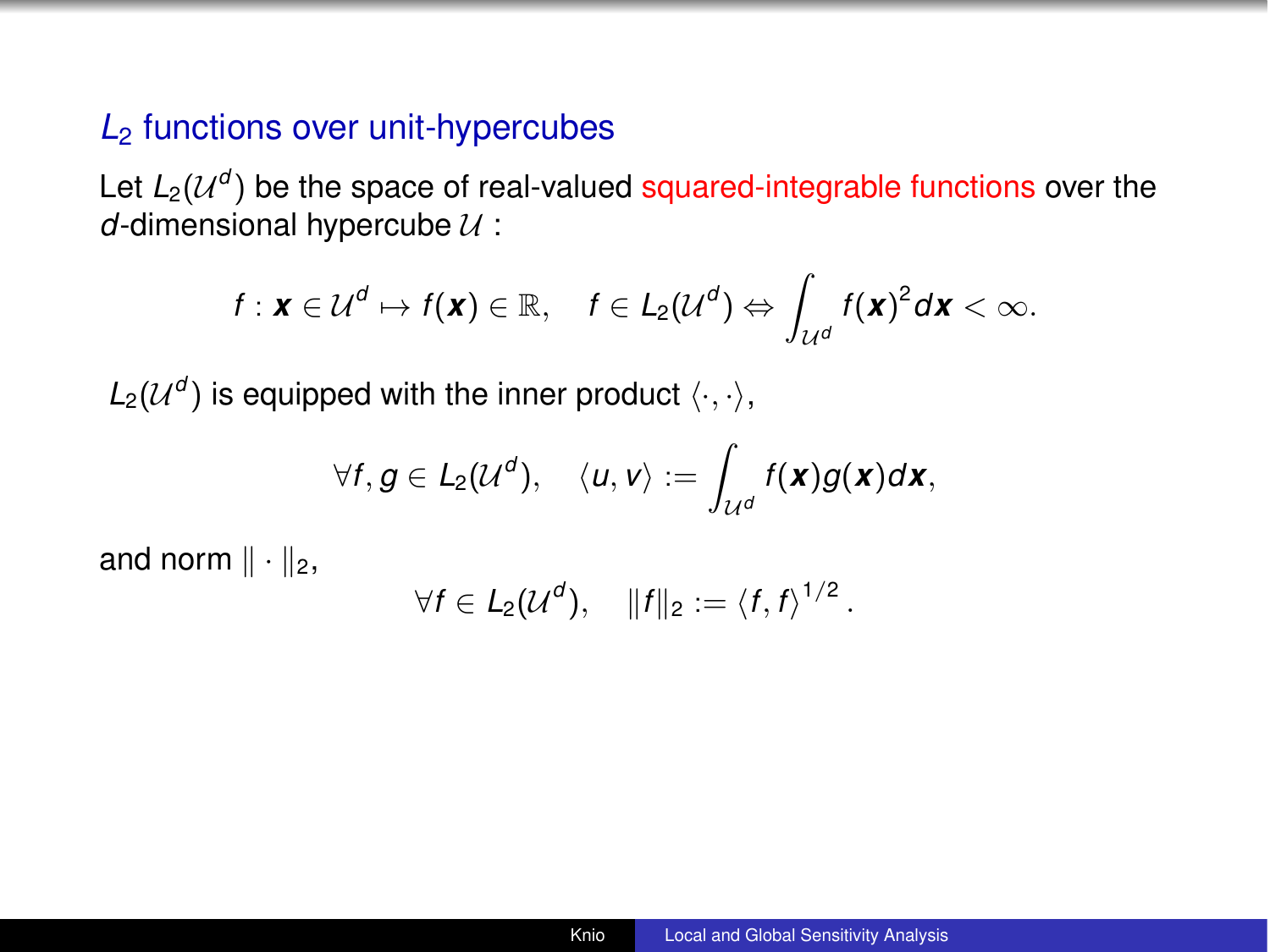## *L*<sup>2</sup> functions over unit-hypercubes

Let  $L_2(\mathcal{U}^d)$  be the space of real-valued squared-integrable functions over the *d*-dimensional hypercube *U* :

$$
f: \mathbf{x} \in \mathcal{U}^d \mapsto f(\mathbf{x}) \in \mathbb{R}, \quad f \in L_2(\mathcal{U}^d) \Leftrightarrow \int_{\mathcal{U}^d} f(\mathbf{x})^2 d\mathbf{x} < \infty.
$$

**NB :** all subsequent developments immediately extend to product-type situations, where

$$
\mathbf{x} \in A = A_1 \times \cdots \times A_d \subseteq \mathbb{R}^d,
$$

and weighted spaces  $L_2(A, \rho)$ ,

$$
\rho: \mathbf{x} \in \mathbf{A} \mapsto \rho(\mathbf{x}) \geq 0, \quad \rho(\mathbf{x}) = \rho_1(x_1) \times \cdots \times \rho_d(x_d).
$$

 $(e.q.: \rho$  is a pdf of a random vector x with mutually independent components.)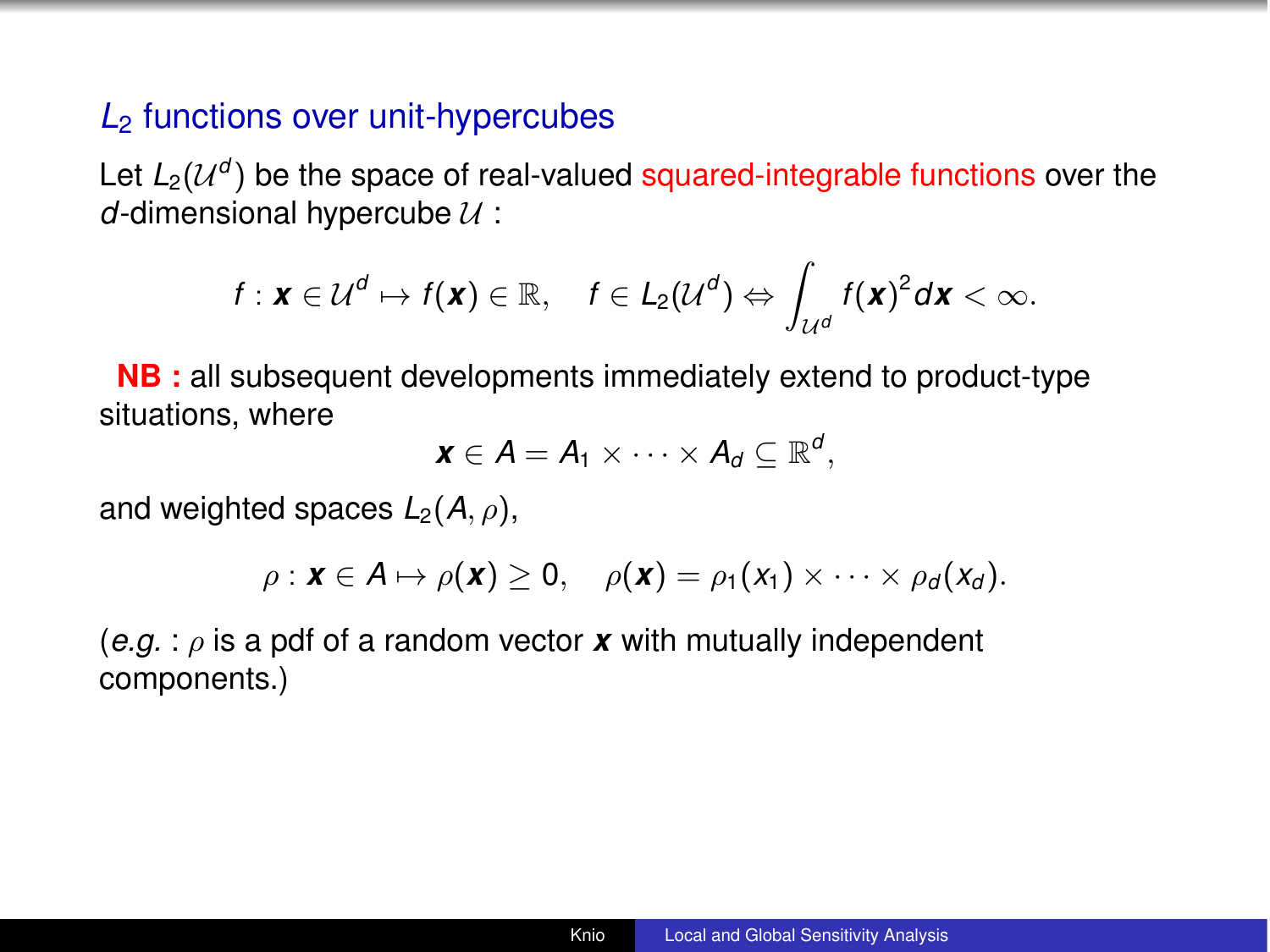## Ensemble notations

Let  $\mathfrak{D} = \{1, 2, ..., d\}.$ Given  $i \subseteq \mathfrak{D}$ , we denote  $i_{\infty} := \mathfrak{D} \setminus i$  its complement set in  $\mathfrak{D}$ , such that

$$
i\cup i_{\sim}=\mathfrak{D},\quad i\cap i_{\sim}=\emptyset.
$$

For instance

\n- $$
\bullet
$$
 i = {1,2} and i<sub>∞</sub> = {3, ..., d},
\n- $\bullet$  i =  $\mathfrak{D}$  and i<sub>∞</sub> =  $\emptyset$ .
\n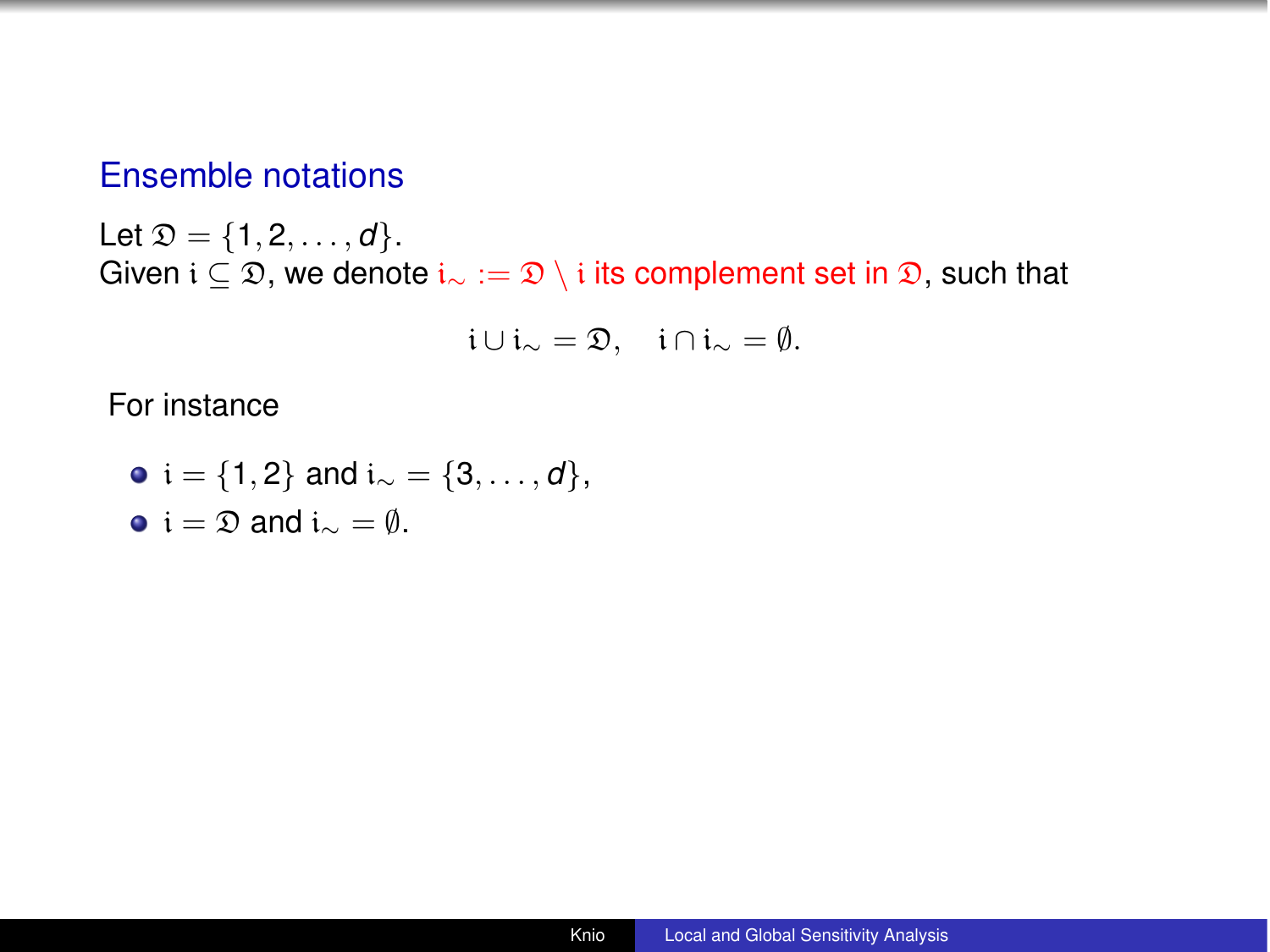## Ensemble notations

Let  $\mathcal{D} = \{1, 2, ..., d\}$ . Given  $i \subseteq \mathfrak{D}$ , we denote  $i_{\sim} := \mathfrak{D} \setminus i$  its complement set in  $\mathfrak{D}$ , such that

$$
\mathfrak{i}\cup\mathfrak{i}_{\sim}=\mathfrak{D},\quad\mathfrak{i}\cap\mathfrak{i}_{\sim}=\emptyset.
$$

Given  $\mathbf{x} = (x_1, \ldots, x_d)$ , we denote  $\mathbf{x}_i$  the vector having for components the  $x_{i \in i}$ , that is

$$
\mathfrak{D} \supseteq \mathfrak{i} = \{i_1, \ldots, i_{|i|}\} \Rightarrow \mathbf{x}_i = (x_{i_1}, \ldots, x_{i_{|i|}}),
$$

where  $|i| := \text{Card}(i)$ . For instance

$$
\int_{\mathcal{U}^{[i]}} f(\mathbf{x}) d\mathbf{x}_i = \int_{\mathcal{U}^{[i]}} f(x_1,\ldots,x_d) \prod_{i \in i} dx_i,
$$

and

$$
\int_{\mathcal{U}^{d-|i|}} f(\mathbf{x}) d\mathbf{x}_{i_{\infty}} = \int_{\mathcal{U}^{d-|i|}} f(x_1,\ldots,x_d) \prod_{i\in\mathfrak{D}}^{i \notin i} dx_i,
$$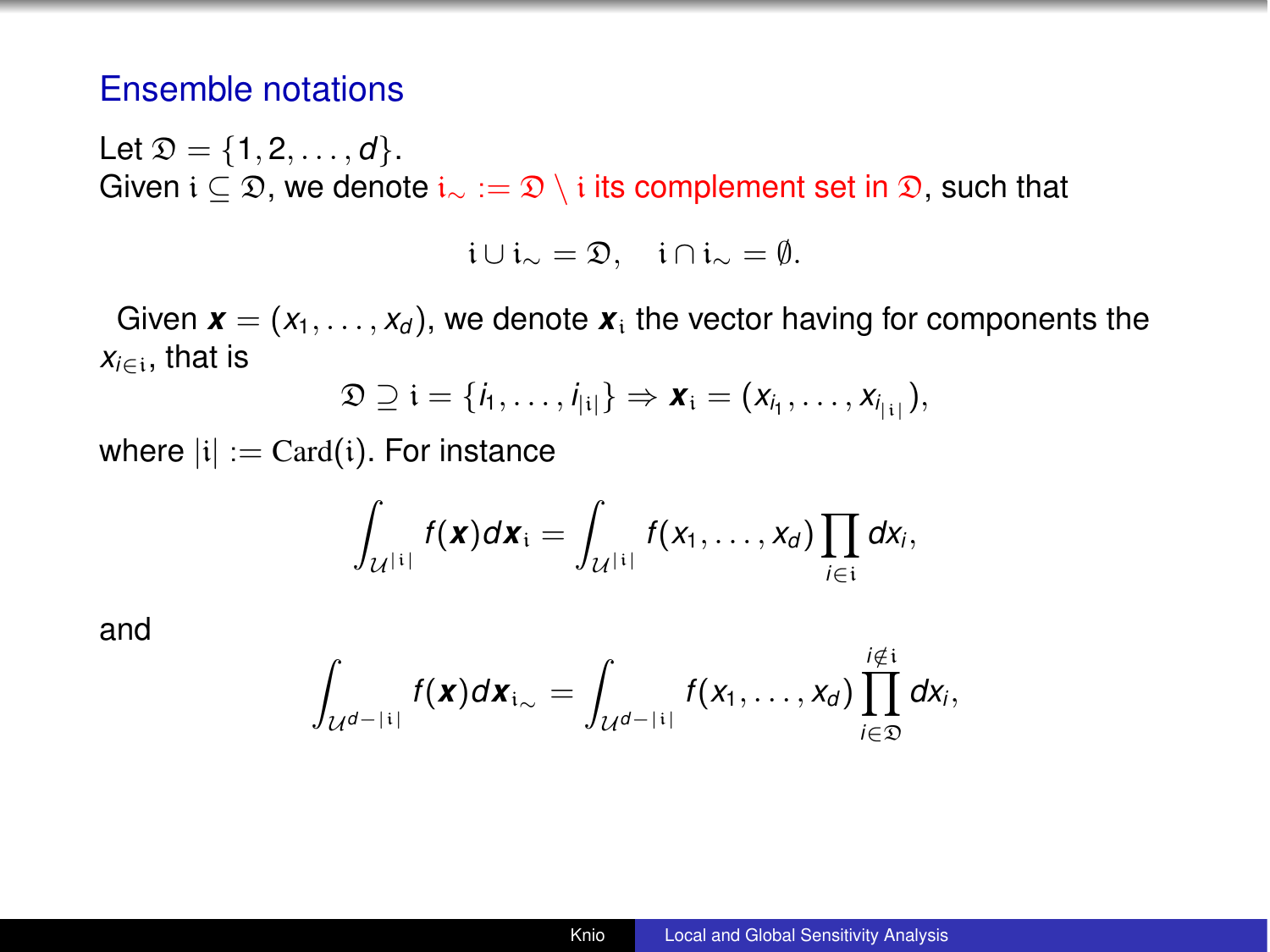#### Sobol-Hoeffding decomposition

Any  $f \in L_2(\mathcal{U}^d)$  has a **unique hierarchical orthogonal decomposition** of the form

$$
f(\mathbf{x}) = f(x_1, ..., x_d) = f_0 + \sum_{i=1}^d f_i(x_i) + \sum_{i=1}^d \sum_{j=i+1}^d f_{i,j}(x_i, x_j) + \sum_{i=1}^d \sum_{j=i+1}^d \sum_{k=j+1}^d f_{i,j,k}(x_i, x_j, x_k) + \cdots + f_{1,...,d}(x_1, ..., x_d).
$$

Hierarchical : 1st order functionals  $(f_i) \rightarrow 2$ nd order functionals  $(f_{i,j}) \rightarrow 3$ rd order functionals  $(f_{i,j,l}) \rightarrow \cdots \rightarrow d$ -th order functional  $(f_{1},...,g)$ .

#### **Decomposition in a sum of** 2*<sup>k</sup>* **functionals**

Using ensemble notations :

$$
f(\mathbf{x}) = \sum_{i \subseteq \mathfrak{D}} f_i(\mathbf{x}_i).
$$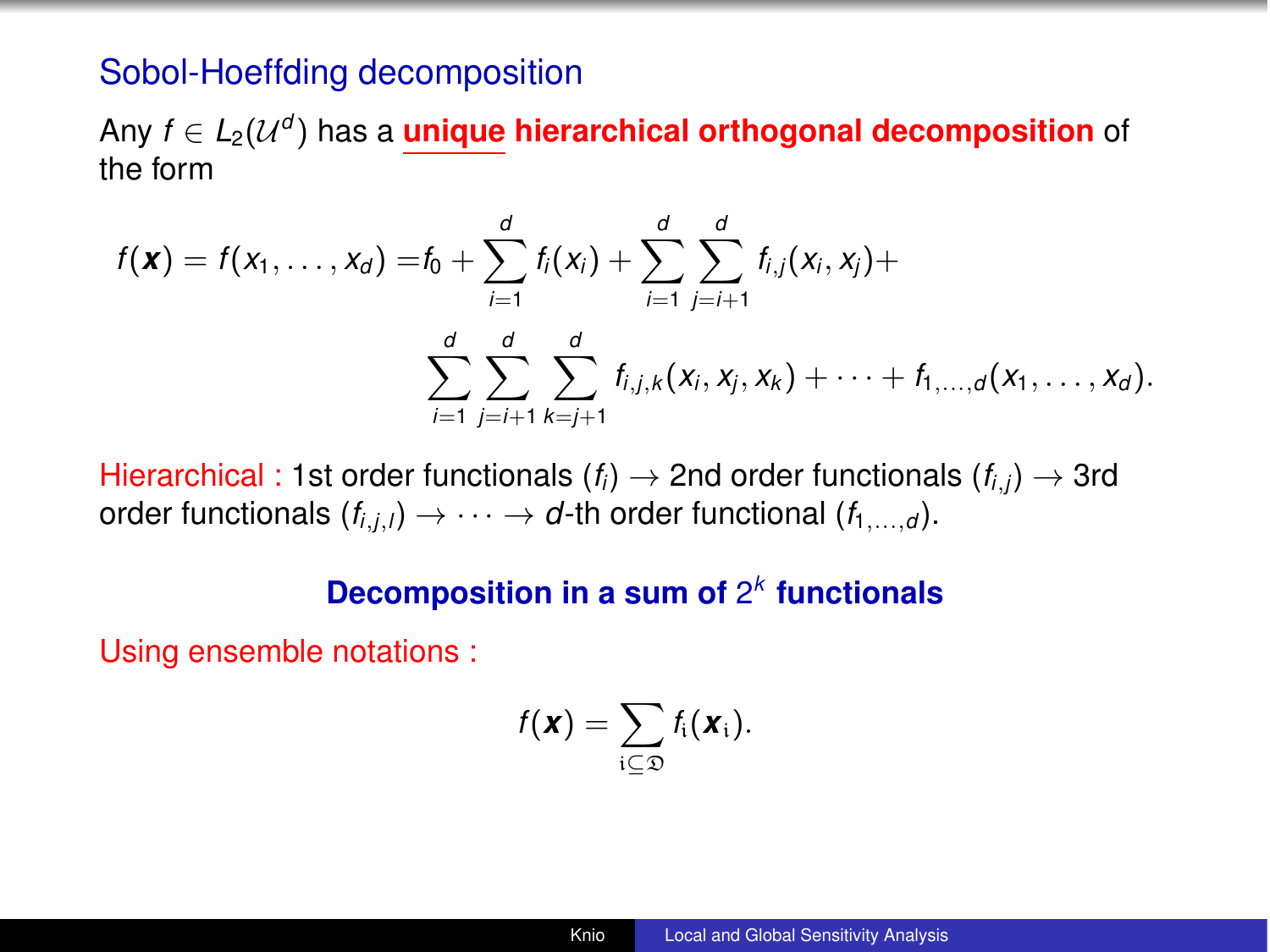## Sobol-Hoeffding decomposition

Any  $f \in L_2(\mathcal{U}^d)$  has a *unique hierarchical orthogonal decomposition* of the form

$$
f(\mathbf{x}) = \sum_{i \subseteq \mathfrak{D}} f_i(\mathbf{x}_i).
$$

Orthogonal : the functionals if the S-H decomposition verify the following orthogonality relations :

$$
\int_{\mathcal{U}} f_i(\mathbf{x}_i) d\mathbf{x}_j = 0, \qquad \forall i \subseteq \mathfrak{D}, j \in i, \n\int_{\mathcal{U}^d} f_i(\mathbf{x}_i) f_j(\mathbf{x}_j) d\mathbf{x} = \langle f_i, f_j \rangle = 0, \qquad \forall i, j \subseteq \mathfrak{D}, i \neq j.
$$

It follows the hierarchical construction

$$
f_{\emptyset} = \int_{\mathcal{U}^{d}} f(\mathbf{x}) d\mathbf{x} = \langle f \rangle_{\emptyset_{\sim} = \mathfrak{D}}
$$
  
\n
$$
f_{\{i\}} = \int_{\mathcal{U}^{d-1}} f(\mathbf{x}) d\mathbf{x}_{\{i\}_{\sim} - f_{\emptyset} = \langle f \rangle_{\mathfrak{D} \setminus \{i\}} - f_{\emptyset} \qquad i \in \mathfrak{D}
$$
  
\n
$$
f_{i} = \int_{\mathcal{U}^{\{i\}_{\sim} \}} f(\mathbf{x}) d\mathbf{x}_{i_{\sim}} - \sum_{j \subsetneq i} f_{j} = \langle f \rangle_{i_{\sim}} - \sum_{j \subsetneq i} f_{j} \qquad i \in \mathfrak{D}, \ |i| \geq 2.
$$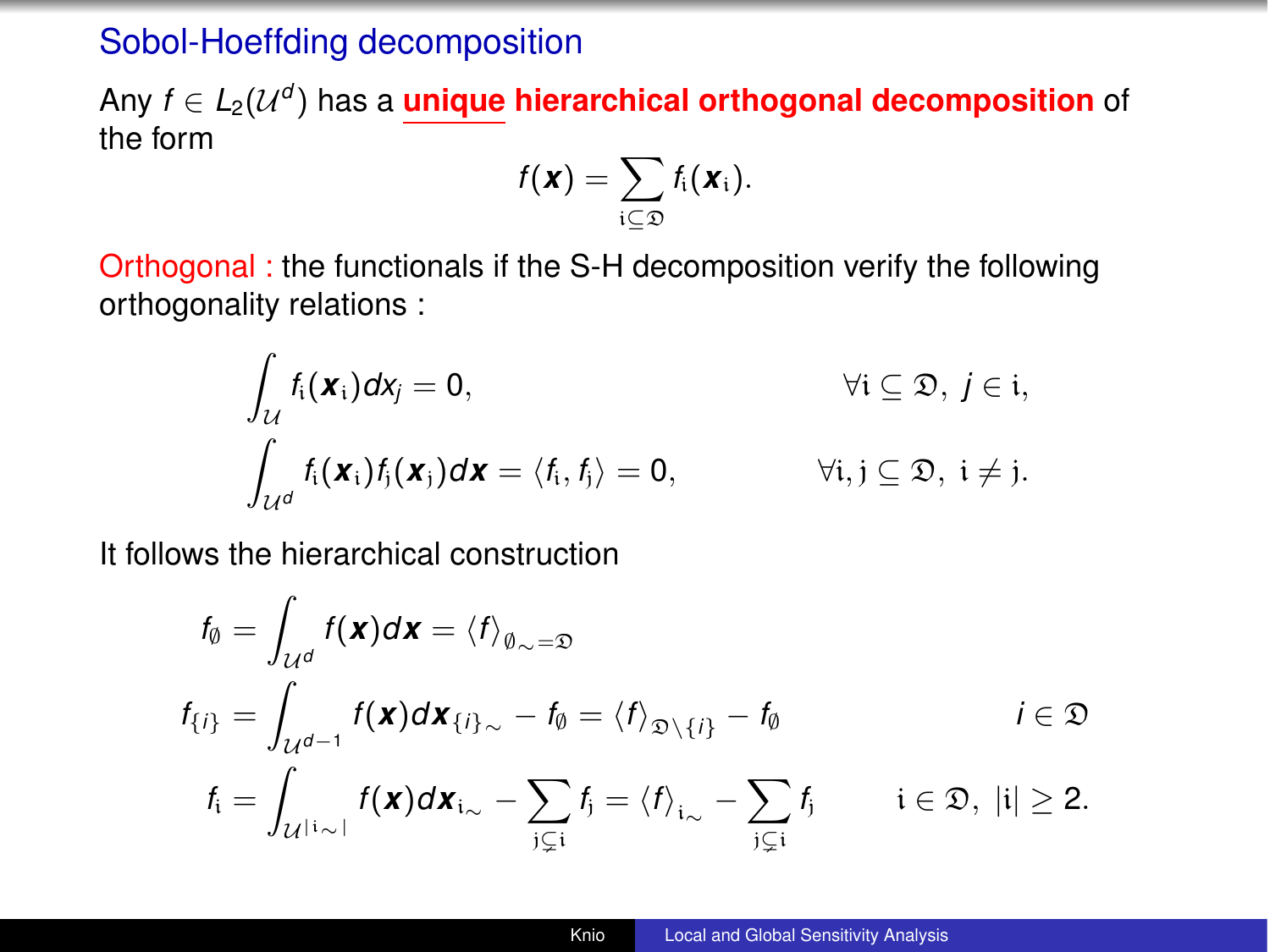Consider a 3D example :

$$
Y=f(X_1,X_2,X_3)
$$

Then SH yields :

$$
f_{\varnothing} = \mathbb{E}[Y]
$$
\n
$$
f_{12}(X_1, X_2) = \mathbb{E}[
$$
\n
$$
f_1(X_1) = \mathbb{E}[Y|X_1] - f_{\varnothing}
$$
\n
$$
f_2(X_2) = \mathbb{E}[Y|X_2] - f_{\varnothing}
$$
\n
$$
f_1(X_1, X_3) = \mathbb{E}[
$$
\n
$$
f_2(X_2, X_3) = \mathbb{E}[
$$
\n
$$
f_3(X_3) = \mathbb{E}[Y|X_3] - f_{\varnothing}
$$
\n
$$
f_1(X_3 \times X_1) = \mathbb{E}[
$$
\n
$$
f_2(X_2 \times X_2) = \mathbb{E}[
$$

$$
f_{12}(X_1, X_2) = \mathbb{E}[Y|X_1, X_2] - f_1 - f_2 - f_{\varnothing}
$$
  

$$
f_{13}(X_1, X_3) = \mathbb{E}[Y|X_1, X_3] - f_1 - f_3 - f_{\varnothing}
$$
  

$$
f_{23}(X_2, X_3) = \mathbb{E}[Y|X_2, X_3] - f_2 - f_3 - f_{\varnothing}
$$

$$
f_{123}(X_1, X_2, X_3) = \mathbb{E}[Y|X_1, X_2, X_3] - f_1 - f_2 - f_3
$$
  
-  $f_{12} - f_{13} - f_{23} - f_{\emptyset}$ 

$$
= f(X_1, X_2, X_3) - f_1 - f_2 - f_3
$$
  
- f<sub>12</sub> - f<sub>13</sub> - f<sub>23</sub> - f<sub>0</sub>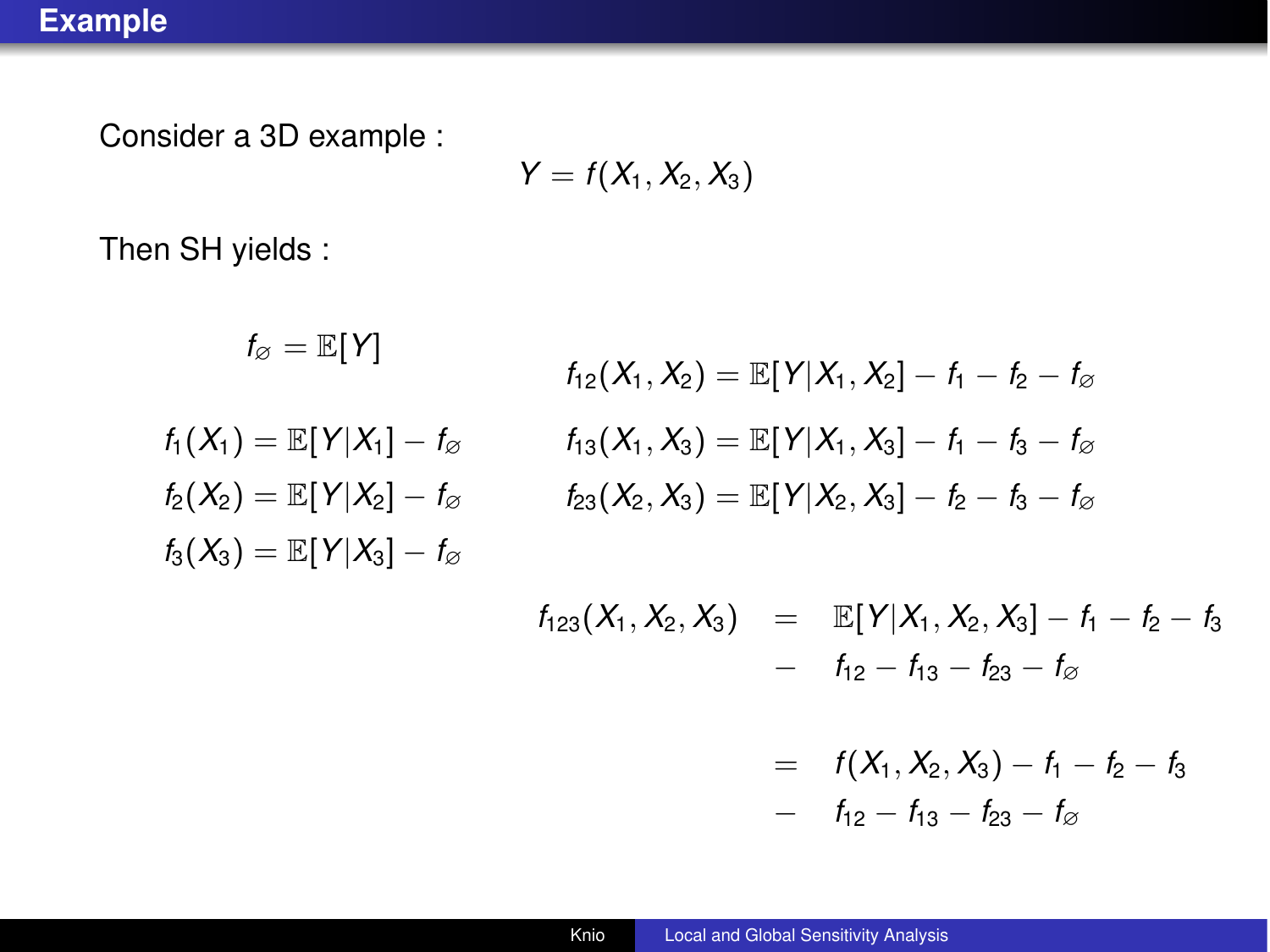### Parametric sensitivity analysis

Consider *x* as a set of *d* independent random parameters uniformly distributed on  $\mathcal{U}^d$ , and  $f(\mathbf{x})$  a model-output depending on these random parameters. It is assumes that *f* is a 2nd order random variable :  $f \in L_2(\mathcal{U}^d)$ . Thus, *f* has a unique S-H decomposition

$$
f(\mathbf{x}) = \sum_{i \subseteq \mathfrak{D}} f_i(\mathbf{x}_i).
$$

Further, the integrals of f with respect to  $i_{\sim}$  are in this context conditional expectations,

$$
\mathbb{E}[f|\boldsymbol{x}_i] = \int_{\mathcal{U}^{\vert i\sim\vert}} f(\boldsymbol{x}) d\boldsymbol{x}_{i\sim} = g(\boldsymbol{x}_i) \quad \forall i \subseteq \mathfrak{D},
$$

so the S-H decomposition follows the hierarchical structure

$$
f_{\emptyset} = \mathbb{E}[f]
$$
  
\n
$$
f_{\{i\}} = \mathbb{E}[f|\mathbf{x}_{\{i\}}] - \mathbb{E}[f]
$$
  
\n
$$
f_i = \mathbb{E}[f|\mathbf{x}_i] - \sum_{j \subseteq i} f_j
$$
  
\n
$$
i \subseteq \mathfrak{D}, |i| \ge 2.
$$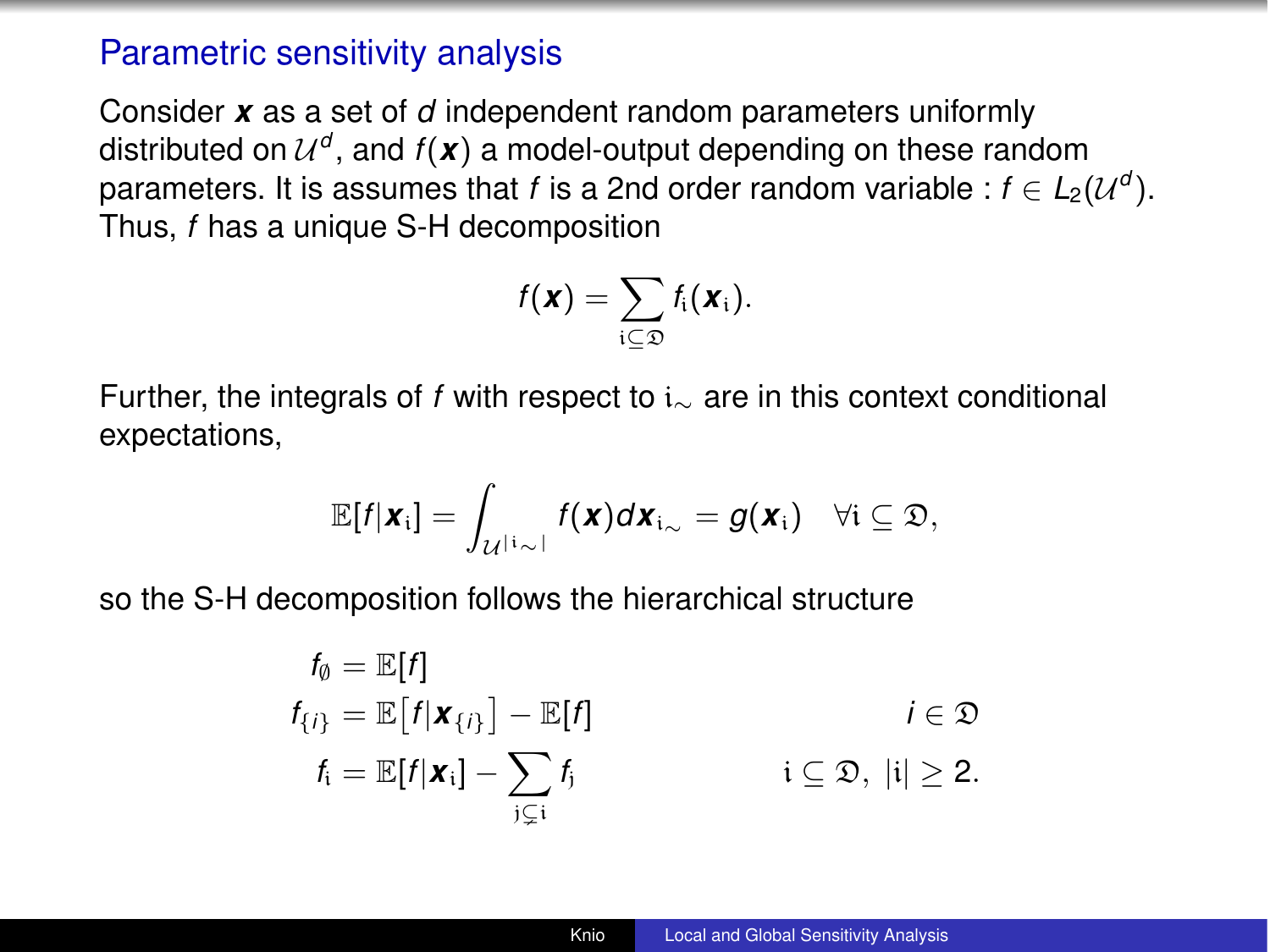### Variance decomposition

Because of the orthogonality of the S-H decomposition the variance V [*f*] of the model-output can be decomposed as

$$
\mathbb{V}\left[f\right] = \sum_{i\subseteq\mathfrak{D}}^{i\neq\emptyset} \mathbb{V}\left[f_i\right], \quad \mathbb{V}\left[f_i\right] = \langle f_i, f_i \rangle.
$$

 $V[f_i]$  is interpreted as the contribution to the total variance  $V[f]$  of the interaction between parameters  $x_{i \in \mathbb{N}}$ .

The S-H decomposition thus provide a rich mean of analyzing the respective contributions of individual or sets of parameters to model-output variability. However, as there are  $2^d - 1$  contributions, so one needs more "abstract" characterizations.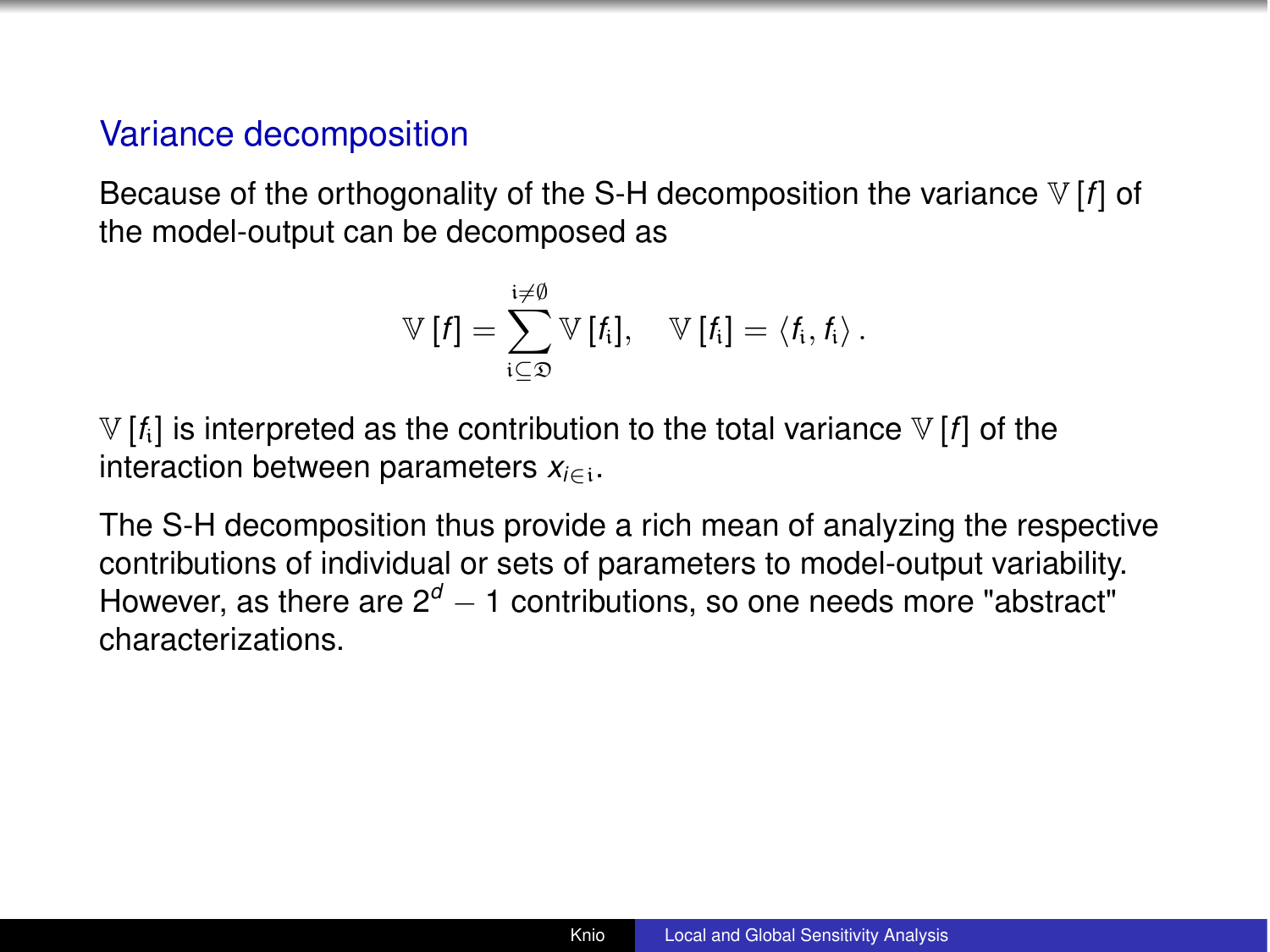### Sensitivity indices

To facilitate the hierarchization of the respective influence of each parameter  $x_i$ , the partial variances  $\nabla f_i$ ] are normalized by  $\nabla f_i$  to obtain the sensitivity indices :

$$
S_i(f) = \frac{\mathbb{V}[f_i]}{\mathbb{V}[f]} \leq 1, \quad \sum_{i \subseteq \mathfrak{D}}^{\frac{i \neq 0}{\mathfrak{D}}} S_i(f) = 1.
$$

The order of the sensitivity indices  $S_i$  is equal to  $|i| = \text{Card}(i)$ .

1st order sensitivity indices. The *d* first order indices  $S_{\{i\}\in\mathcal{D}}$  characterize the fraction of the variance due the parameter *xi* **only**, *i.e.* without any interaction with others. Therefore,

$$
1-\sum_{i=1}^d S_{\{i\}}(f)\geq 0,
$$

measures globally the effect on the variability of all interactions between parameters. If  $\sum_{i=1}^{d} S_{\{i\}} = 1$ , the model is said **additive**, because its S-H decomposition is

$$
f(x_i,\ldots,x_d)=f_0+\sum_{i=1}^d f_i(x_i),
$$

and the impact of the parameters can be studied separately.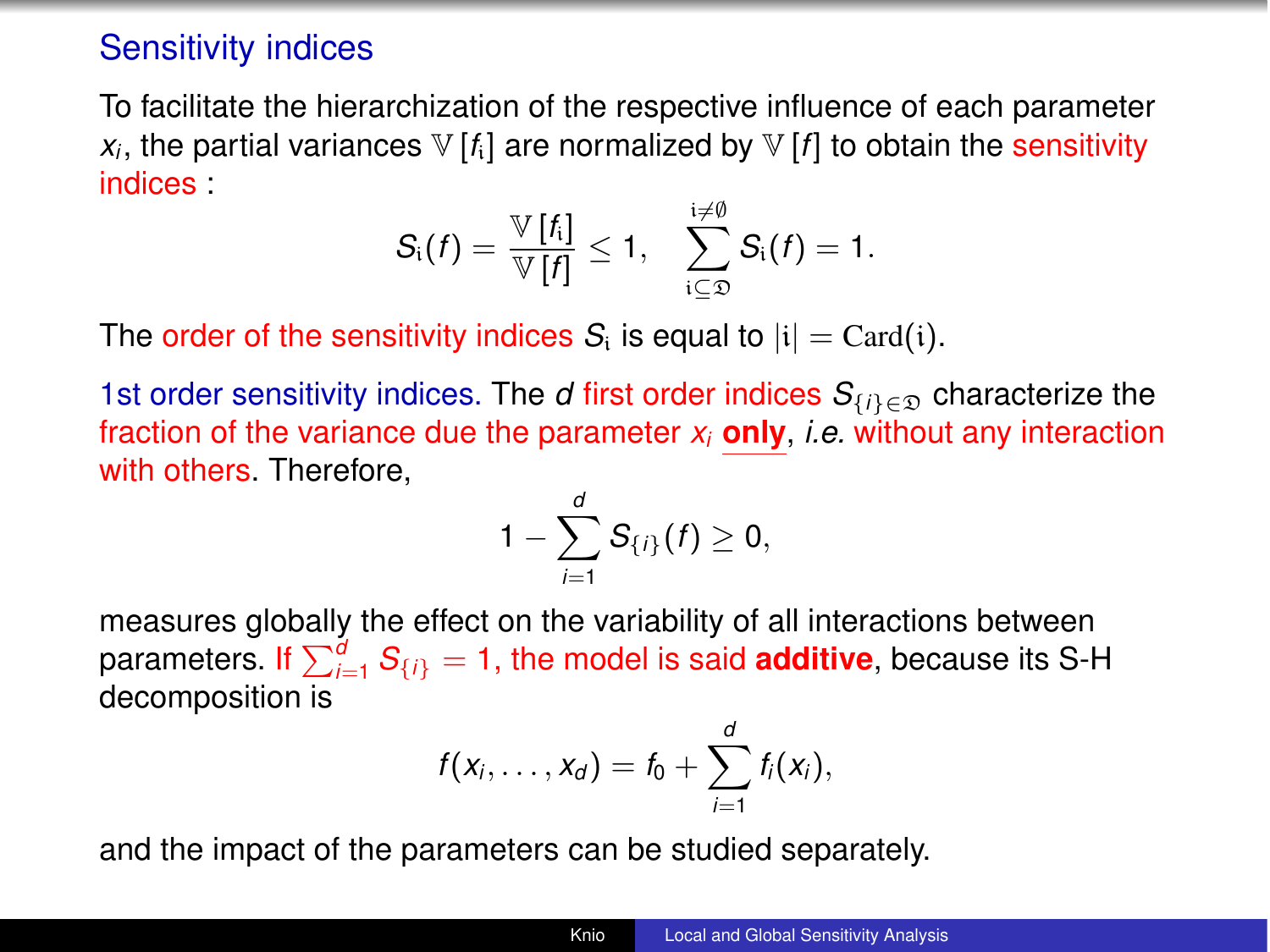## Sensitivity indices

To facilitate the hierarchization of the respective influence of each parameter  $x_i$ , the partial variances  $\nabla f_i$  are normalized by  $\nabla f_i$  to obtain the sensitivity indices :

$$
S_i(f) = \frac{\mathbb{V}[f_i]}{\mathbb{V}[f]} \leq 1, \quad \sum_{i \subseteq \mathfrak{D}}^{i \neq \emptyset} S_i(f) = 1.
$$

The order of the sensitivity indices  $S_i$  is equal to  $|i| = \text{Card}(i)$ .

Total sensitivity indices. The first order SI *S{i}* measures the variability due to parameter  $x_i$  alone. The total SI  $T_{\{i\}}$  measures the variability due to the parameter *xi*, **including** all its interactions with other parameters :

$$
\mathcal{T}_{\{i\}}:=\sum_{i\ni\ell}\mathcal{S}_i\geq \mathcal{S}_{\{i\}}.
$$

Important point : for *xi* to be deemed non-important or non-influent on the model-output,  $S_{\{i\}}$  and  $T_{\{i\}}$  have to be negligible. Observe that  $\sum_{i \in \mathfrak{D}} T_{\{i\}} \geq 1$ , the excess from 1 characterizes the presence of interactions in the model-output.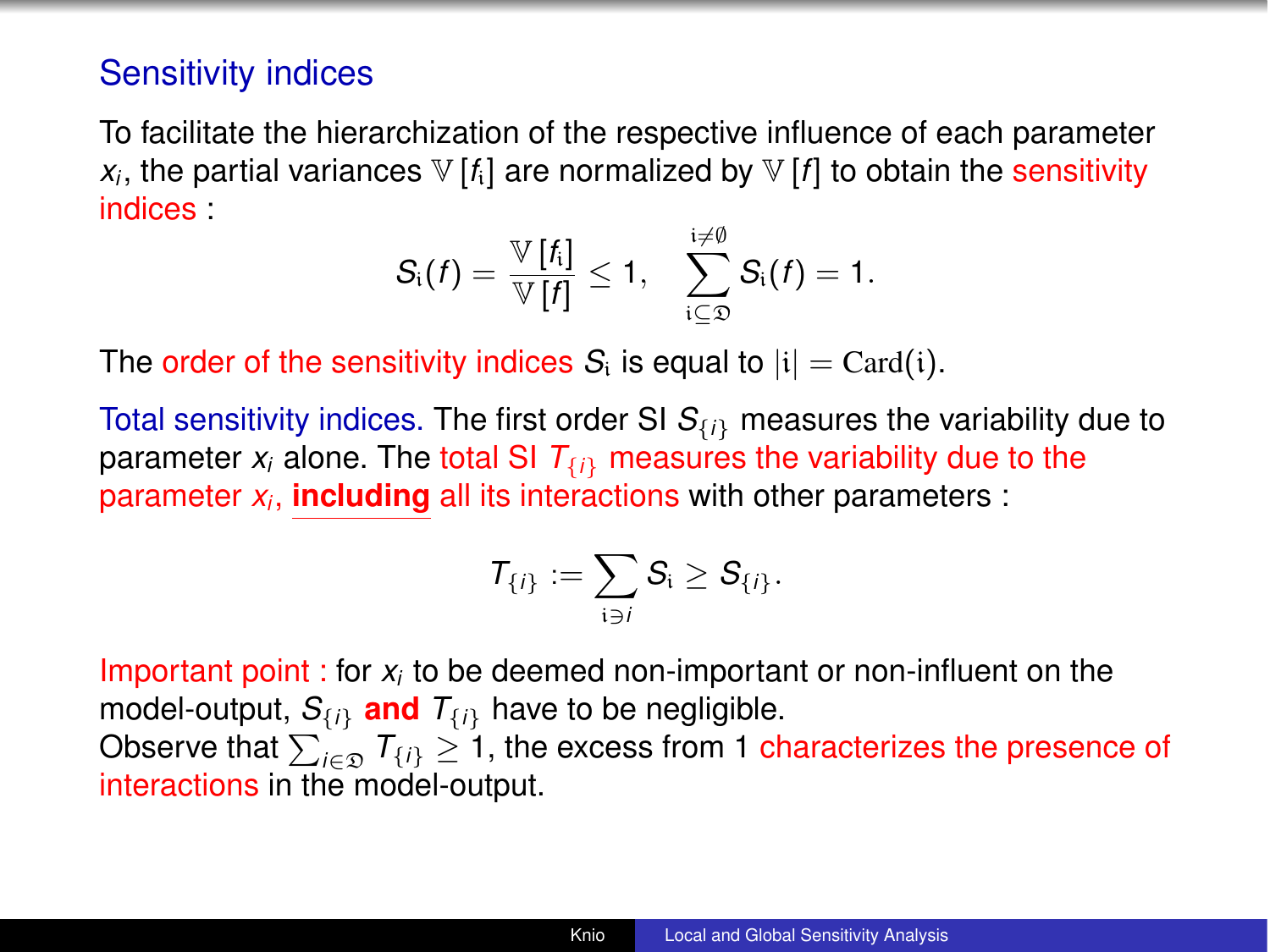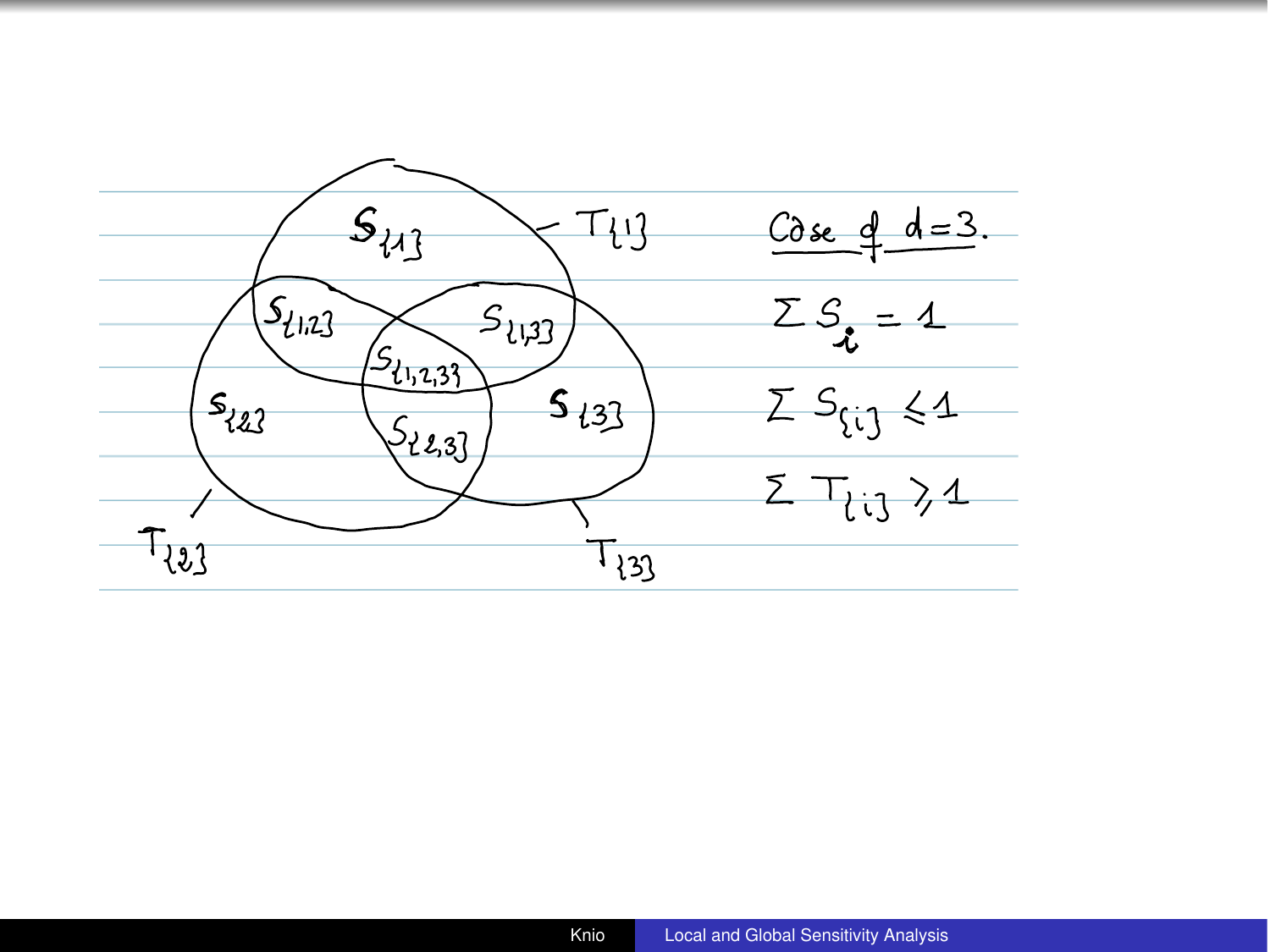## Sensitivity indices

In many uncertainty problem, the set of uncertain parameters can be naturally grouped into subsets depending on the process each parameter accounts for. For instance, boundary conditions BC, material property  $\varphi$ , external forcing  $F$ , and  $\mathfrak D$  is the union of these distinct subsets :

$$
\mathfrak{D}=\mathfrak{D}_{BC}\cup\mathfrak{D}_{\varphi}\cup\mathfrak{D}_{F}.
$$

The notion of first order and total sensitivity indices can be extended to characterize the influence of the subsets of parameters. For instance,

$$
\mathcal{S}_{\mathfrak{D}_{\varphi}} = \sum_{\mathfrak{i} \subseteq \mathfrak{D}_{\varphi}} \mathcal{S}_{\mathfrak{i}},
$$

measures the fraction of variance induced by the material uncertainty alone, while

$$
\mathcal{T}_{\mathfrak{D}_\mathcal{F}} = \sum_{i \cap \mathfrak{D}_\mathcal{F} \neq \emptyset} \mathcal{S}_i.
$$

measures the fraction of variance due to the external forcing uncertainty and all its interactions.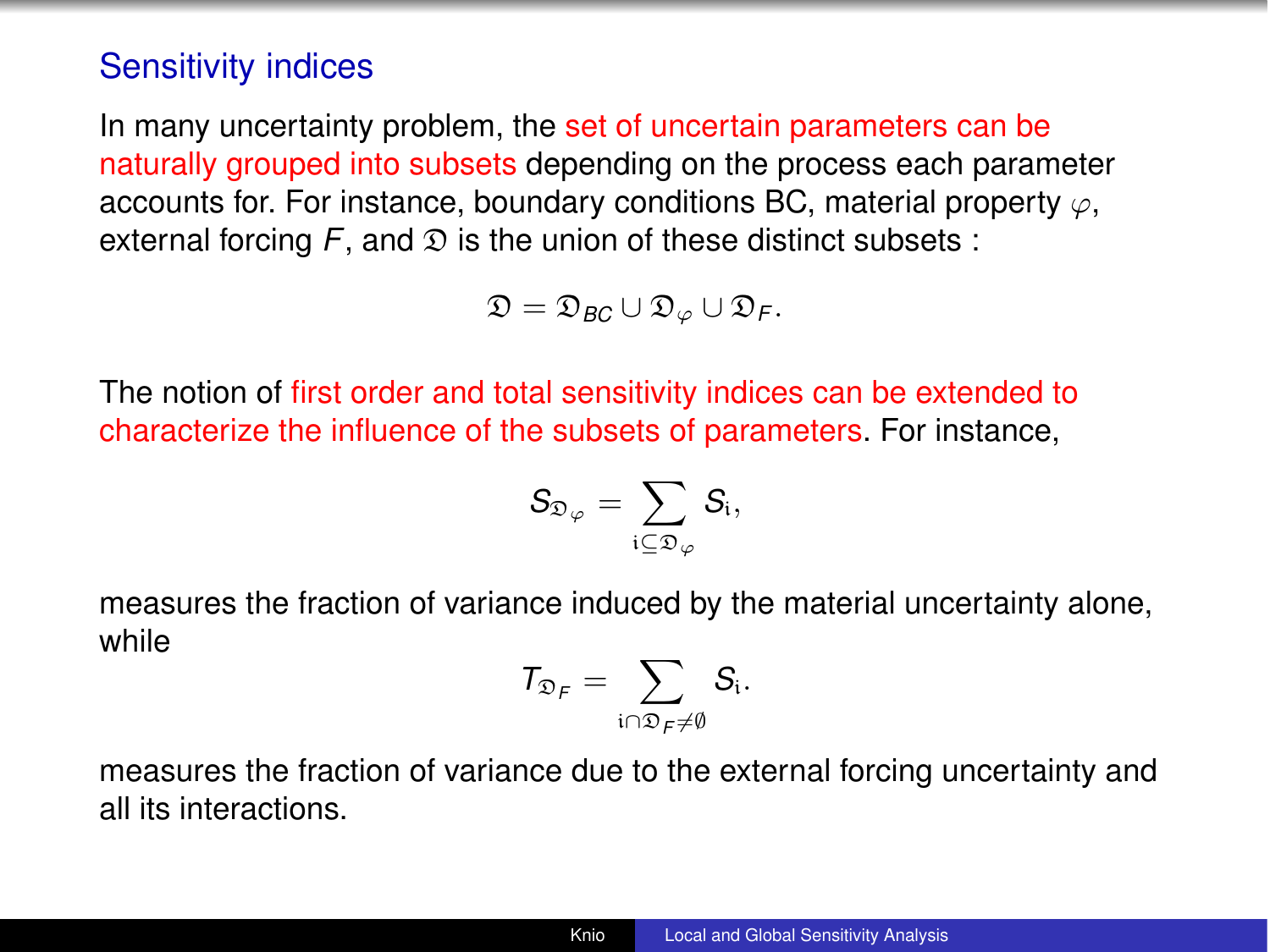Sensitivity index *Su*, total sensitivity index *Tu*

 $\bullet$  it is easy to verify that

$$
S_u + T_{u\sim} = S_{u\sim} + T_u = 1
$$

- it immediately follows that  $\sum_i \mathcal{S}_{\{i\}} \leq 1 \Rightarrow \sum_i \mathcal{T}_{\{i\}} \geq 1$
- *Su* high means that *Xu* has substantial contribution to *V*(*Y*)
- *Tu* low means that *Xu* has weak contribution to *V*(*Y*) (and so it is a candidate to be dropped)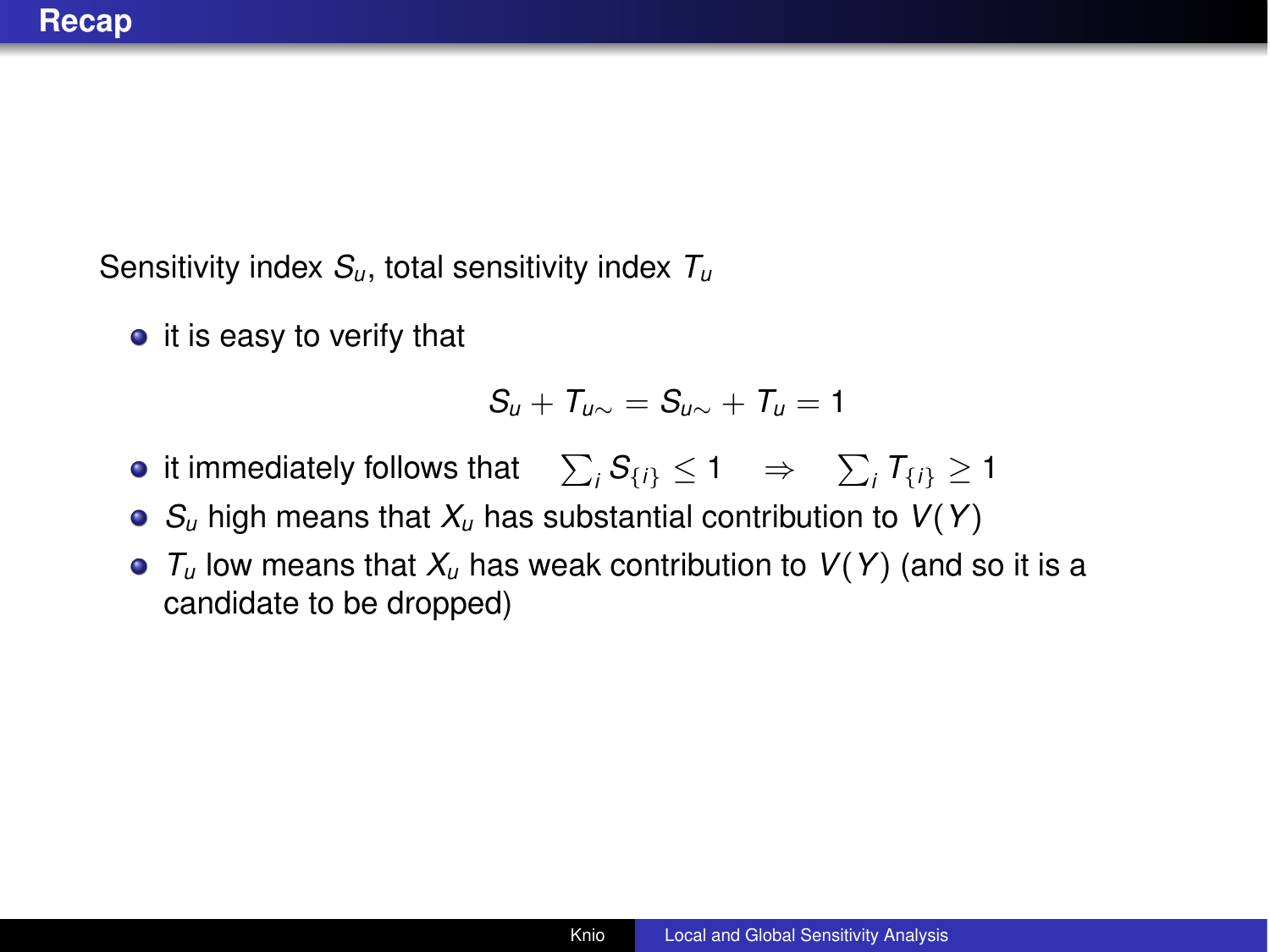### S-H decomposition from PC expansions.

Consider the model-output  $f : \xi \in \Xi \subset \mathbb{R}^d \mapsto \mathbb{R}$ , where  $\xi = (\xi_1, \dots, \xi_d)$  are independent real-valued r.v. with joint-probability density function

$$
p_{\xi}(x_1,\ldots,x_d)=\prod_{i=1}^d p_i(x_i).
$$

Let  $\{\Psi_{\alpha}\}\$ be the set of *d*-variate orthogonal polynomials,

$$
\Psi_{\boldsymbol{\alpha}}(\boldsymbol{\xi}) = \prod_{i=1}^d \psi_{\alpha_i}^{(i)}(\xi_i),
$$

with  $\psi_{l,20}^{(i)} \in \pi_l$  the uni-variate polynomials mutually orthogonal with respect to the density *pi*.

If  $f \in L_2(\Xi, p_{\mathcal{E}})$ , it has a convergent PC expansion

$$
f(\xi)=\lim_{\mathrm{N}\infty\to\infty}\sum_{|\boldsymbol{\alpha}|\leq\mathrm{N}\infty}\Psi_{\boldsymbol{\alpha}}(\xi)f_{\boldsymbol{\alpha}},\quad |\boldsymbol{\alpha}|=\sum_{i=1}^d|\alpha_i|.
$$